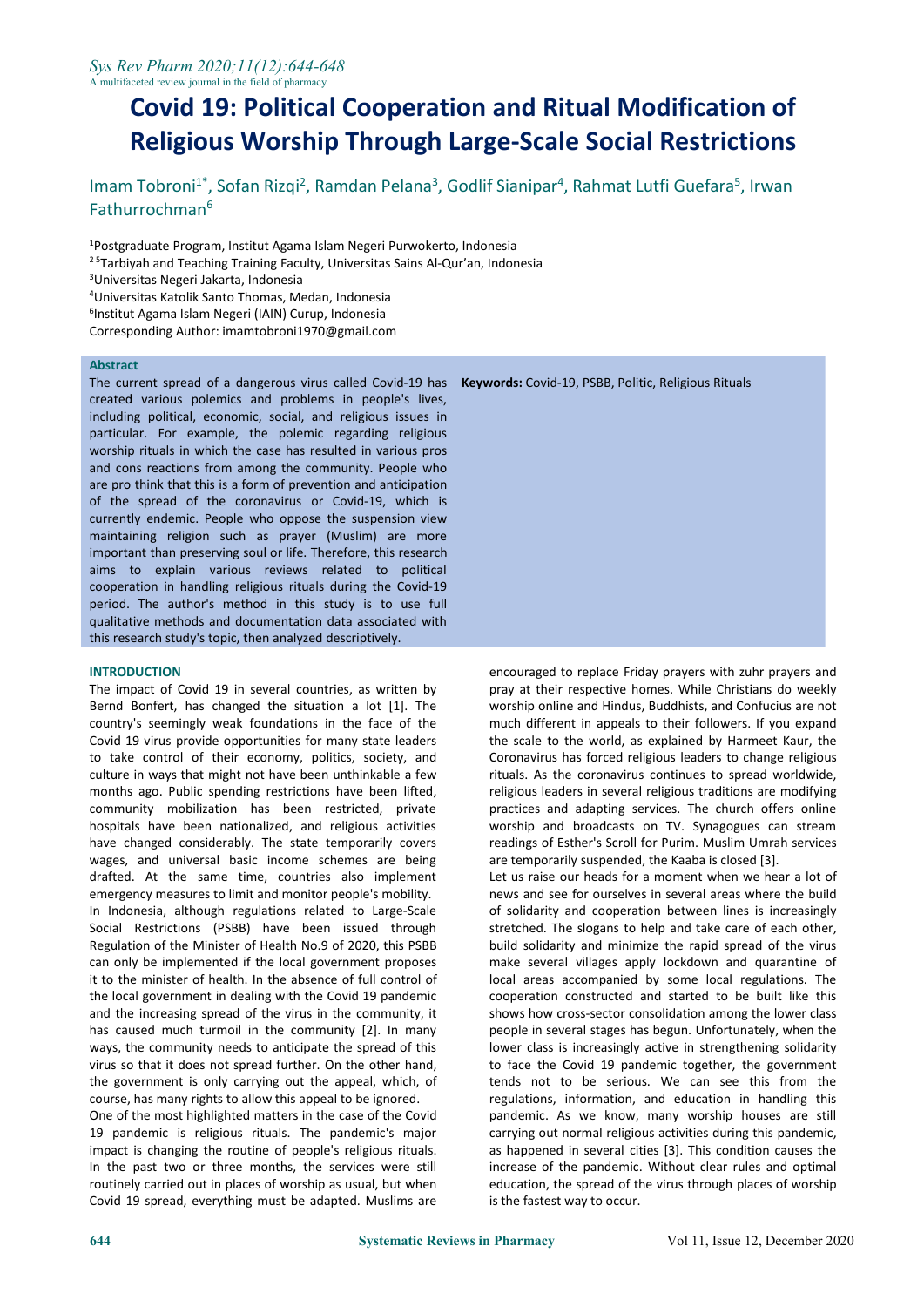## **Covid 19: Political Cooperation and Ritual Modification of Religious Worship Through Large-Scale Social Restrictions**

The current crisis has urged local solidarity by limiting the number of crowds, the WFH appeal, and high fear and anxiety for local movements to work together to protect the community, especially those who are most vulnerable to exposure to this virus. In the beginning, when government supplies are still lacking for medical personnel and the informal sector, the collaborative movement is faster to raise donations in various sectors to ease the burden on society. Even though the government then supplies people, namely, Slaves, Women, Children, and Sick People.. assistance through a special budget in handling Covid 19, the community's role is essential in creating collaborative movements. The cooperation built should lay the foundation for the community-based socio-economic alternative that we need in facing this pandemic, especially if the region is implementing the PSBB to reduce crowd numbers further. This established cooperation can be a crucial intangible capital where the cooperation that has been running can be cultural principal in dealing with modifying religious worship rituals [1]. This is how between sectors, both the government and the community need to work together in dealing with this pandemic.

### **METHOD**

This study is a systematic review, descriptive, and based on non-empirical design [4]. The collected information of scope was conducted in secondary sources of books, articles, journals, electronic sources, and theories. A review paper summarizes and synthesizes research findings on a topic selected and completed by other authors [4]–[6]. The paper review aims to find out the current state of relevant publications regarding the findings related to the chosen topic. This research is a descriptive study, an analysis that describes a phenomenon and its characteristics systematically, factually, and accurately [7]–[12]. This research uses a non-empirical design or also called theoretical research [13], which is not based on empirical<br>evidence such as quantitative data or qualitative data but is still based on facts [14], [15]. In this study, researchers chose the topic of politics, Islam education, and Covid-19, so researchers looked for various articles that corresponded to those topics from publications published by other authors.

### **DISCUSSION**

### **Modification of Religious Worship Rituals in the Middle of the Covid Pandemic 19**

With the WHO's health regulations as a prevention in the spread of the Covid 19 virus, many leaders of religious communities have changed the ways or rules of worshiping their religion [1]. In Islam, Muslims usually shake their hands after praying congregate in mosques, often after completing the *jama'ah* or congregation praying. In this pandemic, they do not do it. They replace it with respectful nods or warm smiles. Community members are advised to wash their hands frequently and keep their distance from others in the congregation praying. Hand sanitizers are prepared to be used when people enter and leave the mosque. Even religious recitation is carried out online. Besides, many Muslims also modify other rituals, such as *tahlil*, thanksgiving, etc., which gather many people.

Although religious regulations during the Covid-19 pandemic have been regulated through a fatwa issued by the Indonesian Ulema Council, among the public, this fatwa is not a guarantee that the implementation of religious worship rituals will be carried out as regulated. The most important thing and has often been debated until now is the

issue of Friday Prayers. As we know, that Friday Prayers are mandatory prayers that Muslim men should not abandon. As the *hadith* explained by Abu Dawud, the law of attending Friday prayers is mandatory for every Muslim, except for four people: Slaves, Women, Children, and Sick People.This is confirmed by the Prophet Muhammad in the *Hadith*, which means: Friday prayer is an obligation for every Muslim in acongregation, except (not required) for four "(Narrated by Abu Daud) [16]. Being obligatory for Muslim men does not mean that the obligation is absolute without obstruction, thus obtaining relief in the implementation of Friday prayers.

In this case, the relief for not performing Friday prayers is explained to become *uzur* (obstruction) for someone not to perform Friday prayers, including 1. While on the way (Safar). 2. It is painful to go to the mosque. 3. Restrain the discharge of something from two ways (genital and rectum). 4. Worrying about his safety (terrifying fear). 5. Being assigned to maintain the operation of valuable tools. However, those who are aged so that they are allowed not to attend Friday prayers, as mentioned above, are still obliged to perform the four rakaat of zuhur prayer. The obstacle enables them not to come to the mosque on Friday. On the other hand, *uzur* is not nullifying the obligation to pray zuhr that can be done at home or work [17]. This is where the debate between the people begins, that it is a matter of keeping or replacing Friday prayers.

The limitation on performing religious rituals of worship has angered several parties in the community. Circulated chain messages as well as information from several religious leaders, are the cause. Social media content and messages that ignore government calls for distancing have been rampant. Using religious arguments, they reminded believers only to fear Allah and to flock to places of worship. In Bandung, West Java, a group of people issued an official notification of the temporary suspension of Friday prayers and congregational prayers five times a day at a mosque. The people were angry and thought that *takmir* (mosque management) feared Governor Ridwan Kamil more than Allah. Another viral video shows a middle-aged man mad at *takmir* for locking up the mosque. He even claimed that the postponement was the work of the Indonesian Communist Party or Partai Komunis Indonesia (PKI), which now does not exist [1], [18], [19]. This incident did not happen only once. Such turmoil spreads as quickly as messages sent via social media. Although the PSBB regulations that are enforced by the government also regulate religious worship rituals, it does not help much. Areas that do not become PSBB areas are conflict-prone. The absence of cooperation and communication between one party and another may be one of the causes.

### **The Importance of Increasing Solidarity in the Face of the Covid Pandemic 19**

Whatever the reason, a "disaster" or epidemic outbreak such as Covid-19 will be easier to identify if society synergizes with the government and all nation components. It is hoped that there will be aware that this is a national problem. People must raise the strength to help each other in overcoming this epidemic. Solidarity is a feeling of mutual trust between members in a group or community [20] [21]. When people trust each other, they will become respectful and motivated to be responsible and full of care for others. We are one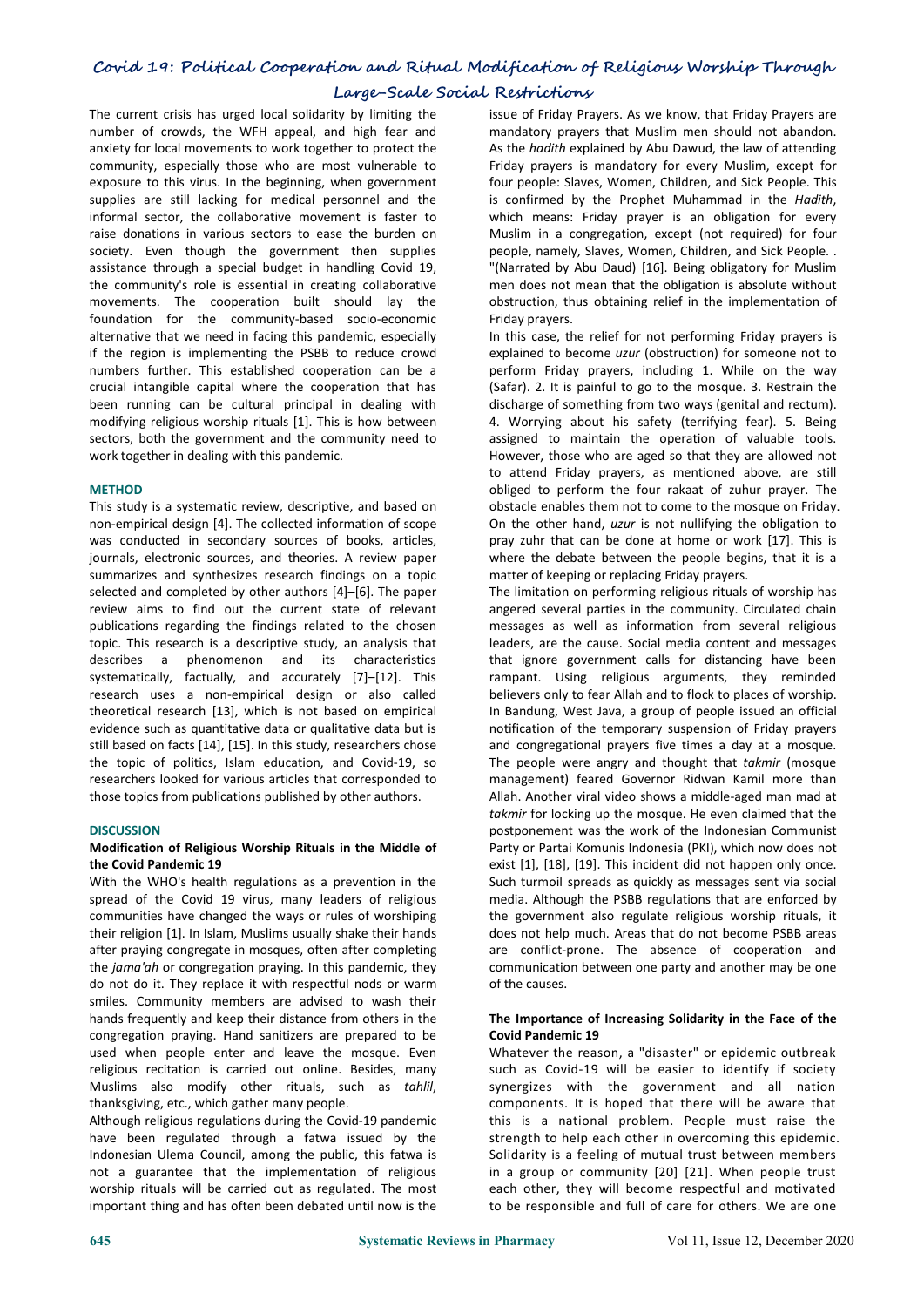## **Covid 19: Political Cooperation and Ritual Modification of Religious Worship Through**

### **Large-Scale Social Restrictions**

Indonesia, so whatever conditions, the government must be able to convince the public that they are the most important and foremost parties defended by the government.

The selfish is greatly unnecessary today. The government must prioritize people's safety over other interests, even though the economy. This is a moral force that the government and society have to regenerate [22]. Solidarity is the strength of Indonesia as a pluralistic nation with diverse socio-cultural powers with various binding moral values and is the reason for driving change, including building solidarity in the face of the coronavirus attack [21].

The current world population based on world population in the 2010 census reached 6.9 billion; with a Christian composition of 31 percent (Catholic and Christian), Islam with 23 percent, 16 percent of not affiliated with any religion, 15 percent of Hinduism, 7 percent of Buddhism, 6 percent of followers of local religions, 1 percent of other religions (Bahai, Tao, Jain, Shinto, Sikhs, Zoroastrians, and 0.2 percent of Jews. Meanwhile, in Indonesia, the current population has reached 273 million people. Its composition: Islam's followers are 87.18 percent, 6.96 percent of Christians, 2.91 percent of Catholics, 1.69 percent Hindu, 0.72 percent of Buddhist, 0.05 percent of Confucianism, and 0.13 percent other beliefs [2], [23].

Based on this data, 99 percent adhere to their respective religions or beliefs. Religious values and spirit are very dominant in coloring the behavior of daily life at home, at work, as well as in society and nation. How can this religious spirit generate energy to build Indonesian civilization for the nation's progress and state? Indonesia's progress is very likely to be realized by its people's unity, mutual support between groups, and issued regulations that can protect all community entities. There is no discrimination and intolerance based on religion, race, ethnicity, for example, whether by the political elite or by the community.

This is where the role of religion can be maximized. The trick is to urge their respective followers to be obedient to health scientists, public security experts, as well as to the authorities authorized to maintain the security, comfort, and safety of their citizens. The ulema, pastors, priests, monks, elders, religious leaders have a very big share to educate and provide examples of how to be law-abiding citizens for the benefit of all. Protecting one life is like saving all human life. This cannot be obtained suddenly if the religious leaders do not exemplify the variety model. Religion that is digital literate, as well as health literacy, especially during the Covid-19 pandemic, is very much needed now and in the future, when the challenges are more and more widespread.

### **PSBB and the absence of rules for religious rituals**

As the authors discussed earlier, in the Covid 19 pandemic, the community faced extraordinary sudden changes, mainly in religious worship rituals. Changes that force people to adhere to new ways of worship in anticipation of the virus's spread have met many conflicts in the field. One of the things that the authors can see and observe from the root of this conflict is the large-scale social restriction policies that cannot be directly adaptive to be implemented and coordination between sectors and between government lines, which seems very irregular [1].

It should be noted that to limit human movement or mobilization during a pandemic, the government, through

the Minister of Health, has made regulations in the form of Large-Scale Social Restrictions. Large-Scale Social Restrictions or what is more often abbreviated as PSBB in its policy can only be enforced in an area that has previously submitted and been approved by the Ministry of Health [2], [21], [24], [25]. Concerning the rules of religious rituals, as stated in the draft Regulation of the Minister of Health No.9 of 2020 [26]:

### **Restriction of Religious Activities**

- 1. Religious activities are carried out at home and attended by a limited family with a distance.
- 2. All places of worship must be closed to the public.
- 3. Excluded from the guidelines in the law regulations and fatwas/views of religious institutions recognized by the government.
- 4. A maximum of 20 people attends a funeral for people who died, not because of Covid-19.

At first glance, it may seem that this regulation covers the basic needs of worshiping the Indonesian people and has provided opportunities for religious organizations and religious leaders to participate in discussing the PSBB in their respective regions. On the other hand, the reality is that in several regions that have implemented the PSBB, there are still many religious ritual agendas that are still running. This can be seen in a report by a news portal. In this news dated April 29, 2020, it is explained that even though the PSBB has long been enforced in the DKI Jakarta Province, which is the province with the highest distribution impact in Indonesia. At some points, there are still many mosques that continue to carry out the lowest prayer agenda. Whereas in the implementation of the PSBB in a certain area, local governments need to issue a new regulation regulating community mobilization. Whereas in the Governor Regulation Number 33 of 2020 concerning the Implementation of Large-Scale Social Restrictions in Handling in the Province of DKI Jakarta, According to Article 13 of the Pergub, it is explained: religious activities are done out at home and attended by limited families. Besides that, it is done by maintaining physical distance from other people [27]. Not only that, but there is also a fatwa from the Indonesian Ulema Council (MUI), which says tarawih prayers were held at home during the Covid 19 pandemic. Similar incidents did not only happen in Jakarta. Makassar City, which has also implemented the PSBB, experiences things that are not much different from Jakarta. In the news reported by Kompas, it was explained that within three days of PSBB implementation, there were still many mosques that continued to hold the tarawih prayer agendas at the mosque. Some even tricked the polices on guard by turning off the lights during the last praying [2].

Not only that, but there is also a fatwa from the Indonesian Ulema Council (MUI), which says tarawih prayers were held at home during the Covid 19 pandemic. Similar incidents did not only happen in Jakarta. Makassar City, which has also implemented the PSBB, experiences things that are not much different from Jakarta. In the news reported by Kompas, it was explained that within three days of PSBB implementation, there were still many mosques that continued to hold the tarawih prayer agendas at the mosque. Some even tricked the polices on guard by turning off the lights during the last praying [28]–[30].

Making the medical and health teams at the vanguard against this virus does not mean eliminating religious figures' role. In the face of the Covid 19 pandemic,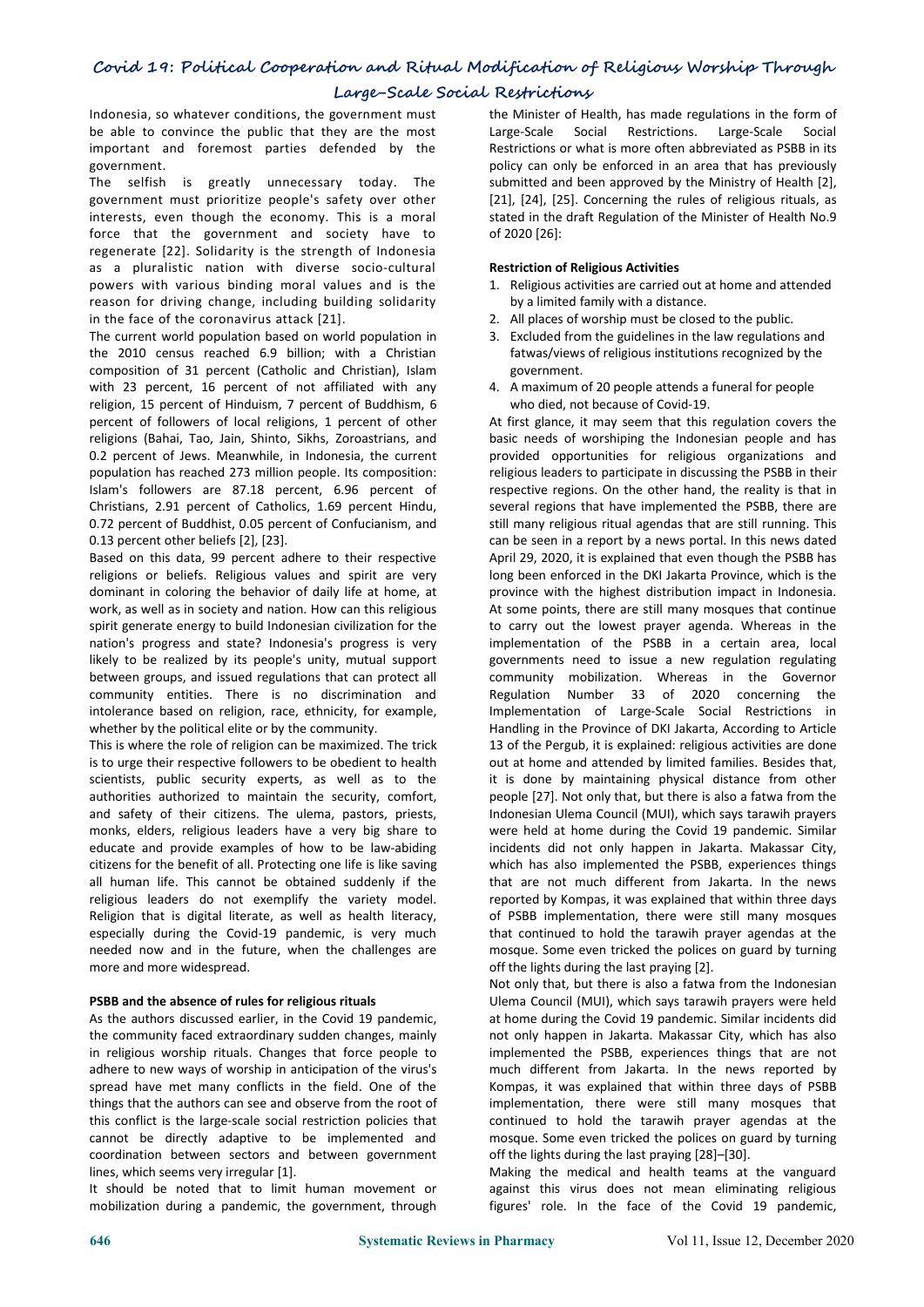## **Covid 19: Political Cooperation and Ritual Modification of Religious Worship Through Large-Scale Social Restrictions**

cooperation is very important to be encouraged together. The role of religious leaders in dealing with this condition is to make their people believe in scientific and medical science. It doesn't even stop there. We can say that the religious community's role directly impacts the spread of the virus either by inhibiting or accelerating social transmission, depending on the particular religious group that takes this into account. A scientific study of religion can help separate religion's reasons to make one kind of impact over another.

On the other hand, the Ministry of Religion, as an institution with special authority as the organizer of religious activities in Indonesia needs to respond to this immediately. Regulations related to the administration of worship that are still in effect in Indonesia need to be acted upon to break the spread of the covid 19 virus chain. Of course, this study of cyberbullying on social networking." Int. J. authority must be balanced with intense communication with community organizations in Indonesia. The appeal made by the Ministry of Religion and various Religious Community Organizations in Indonesia is certainly not enough. If many people violate the PSBB rules, what about other regions where the local government has not applied for Large-Scale Social Restrictions (PSBB)? The government has rules with a law that can bridge religious leaders with different views.

As we know, the standard epidemiological model of the spread of the virus does not take into account human factors such as ideology and religious values. As explained in an article written by Wildman et al., humans are complex and the way religion intertwines itself through the grid of human life is very complicated. Bringing up the values

of humanity and solidarity is a public obligation. Just as health officials try to explain their recommendations, religious leaders in scientific studies of religion need to develop a religiously adapted value assessment that impacts behavior relevant to the spread of the virus. Experts need to explain where religion causes problems and find creative ways to communicate alternative thinking methods [18].

#### **CONCLUSION**

A religious community mustadapt to all changes, especially in spiritual practices, in current uncertain conditions. Apart from that, restrictions, suspension, or a prohibition on the implementation of religious worship do not mean to discredit one group. However, in current conditions where the Covid-19 outbreak is a dangerous threat to human life and soul.

Many religious communities leaders then changed religious worship methods or rules to modify religious worship rituals during the Covid 19 pandemic. There needs to be cooperation and communication between one party and another so that the Covid 19 pandemic can be resolved immediately. In addition, the importance of increasing solidarity in dealing with the Covid 19 pandemic is far more essential than a particular person or group interests. Meanwhile, restrictions on religious ritual activities have covered the basics of worshiping the Indonesian people and have provided opportunities for religious organizations and religious leaders to participate in implementing the PSBB in their respective regions.

#### **REFERENCES**

1. H. A. Qotadah, "COVID-19: TINJAUAN MAQASID AL- SHARIAH TERHADAP PENANGGUHAN PELAKSANAAN IBADAH SHALAT DI TEMPAT IBADAH (Hifdz al-Nafs Lebih Utama Dari Hifdz al-Din?)," *SALAM J. Sos. dan Budaya* *Syar-i*, vol. 7, no. 7, 2020, doi: 10.15408/sjsbs.v7i7.15676.

- 2. D. Darmawan, D. Miharja, R. S. R. Waluyojati, and E. Isnaeniah, "Sikap Keberagamaan Masyarakat Muslim Menghadapi Covid-19," *Relig. J. Stud. Agama-Agama dan Lintas Budaya*, vol. 7249, pp. 116–124, 2020.
- 3. D. P. Bruns, N. V. Kraguljac, and T. R. Bruns, "COVID-19: Cultural Considerations, and Risk of Stigmatization," *J. Transcult. Nurs.*, vol. 31, no. 4, pp. 326–332, 2020, doi: 10.1177/1043659620917724.
- 4. S. Apriyanto, Dalman, and D. Santoso, "The urgency of forensic linguistics in a police interrogation process," *Int. J. Psychosoc. Rehabil.*, vol. 24, no. 6, pp. 4766–4772, 2020, doi: 10.37200/IJPR/V24I6/PR260467.
- 5. S. Apriyanto, Dalman, and A. Anum, "A retrospective study of cyberbullying on socialnetworking," *Int. J.Psychosoc. Rehabil.*, vol. 24, no. 6, pp. 137–144, 2020, doi: 10.37200/IJPR/V24I6/PR260011.
- 6. T. Wolf and M. Alwan, "Business Culture Impact on the Individuals Involved in the International Business Negotiation Process .," Hogskolan Kristianstad,2019.
- 7. M. Miles, M. Huberman, and J. Saldana, *Qualitative Data Analysis*, 3rd ed. United States: SAGE Publication, 2014.
- 8. B. Johnson and A. J. Onwuegbuzie, "Mixed Methods Research: A research Paradigm Whose Time Has Come," *Educ. Res.*, vol. 33, no. 7, pp. 14–26, 2004, doi: 10.3102/0013189X033007014.
- 9. U. Flick, *The SAGE handbook of qualitative data analysis*. United States: SAGE Publication, 2014.
- 10. D. Silverman, *Doing Qualitative Research*, Fourth Edi. United States: SAGE Publication, 2013.
- 11. S. Apriyanto and A. Nurhayaty, "Born In Social Media Culture: Personality Features Impact In Communication Context," in *icollit*, 2019, pp. 167–175.
- 12. J. Creswell, *Research design: Qualitative, Quantitative, and Mixed Methods Approaches*, Fourth Edi. United States: SAGE Publication, 2014.
- 13. K. Moen and A. L. Middelthon, "Qualitative Research Methods," in *Research in Medical and Biological Sciences: From Planning and Preparation to Grant Application and Publication*, Australia: Elsevier Ltd, 2015, pp. 321–378.
- 14. V. Dan, "Empirical and Non-Empirical Methods," no. February, 2019.
- 15. O. O. Fidelis, "Writing non-empirical articles for publication," *Int. J. Adv. Acad. Res.*, vol. 3, no. 3, pp. 25– 31, 2017.
- 16. Y. B. A. Q. Jawas, *Amalan Sunnah Setahun*. Jakarta: Pustaka Khazanah Fawa'id, 2017.
- 17. A. Zahro, *Fikih Ibadah dan Akidah*. Malang: Qaf Media Kreativita, 2017.
- 18. W. J. Wildman, J. Bulbulia, R. Sosis, and U. Schjoedt, "Religion and the COVID-19 pandemic," *Relig. Brain Behav.*, vol. 10, no. 2, pp. 115–117, 2020, doi: 10.1080/2153599X.2020.1749339.
- 19. S. Z. Qudsy and A. Sholahuddin, "Kredibilitas Hadis dalam COVID-19: Studi atas Bażl al-Mā'ūn fi Fadhli al- Thāun karya Ibnu Hajar al-Asqalany," *AL QUDS J. Stud. Alquran dan Hadis*, vol. 4, no. 1, p. 1, 2020, doi: 10.29240/alquds.v4i1.1476.
- 20. A. Maria, "Psikologi dan Teknik Informasi," in *Seri Sumbangan Pemikiran Spikologi Untuk Bangsa*, S. A. Utama, Ed. HIMPSI, 2016.
- 21. S. Hadi, "Pengurangan Risiko Pandemi Covid-19 Secara Partisipatif: Suatu Tinjauan Ketahanan Nasional terhadap Bencana," *J. Perenc. Pembang. Indones. J. Dev. Plan.*, vol. 4, no. 2, pp. 177–190, 2020, doi: 10.36574/jpp.v4i2.109.